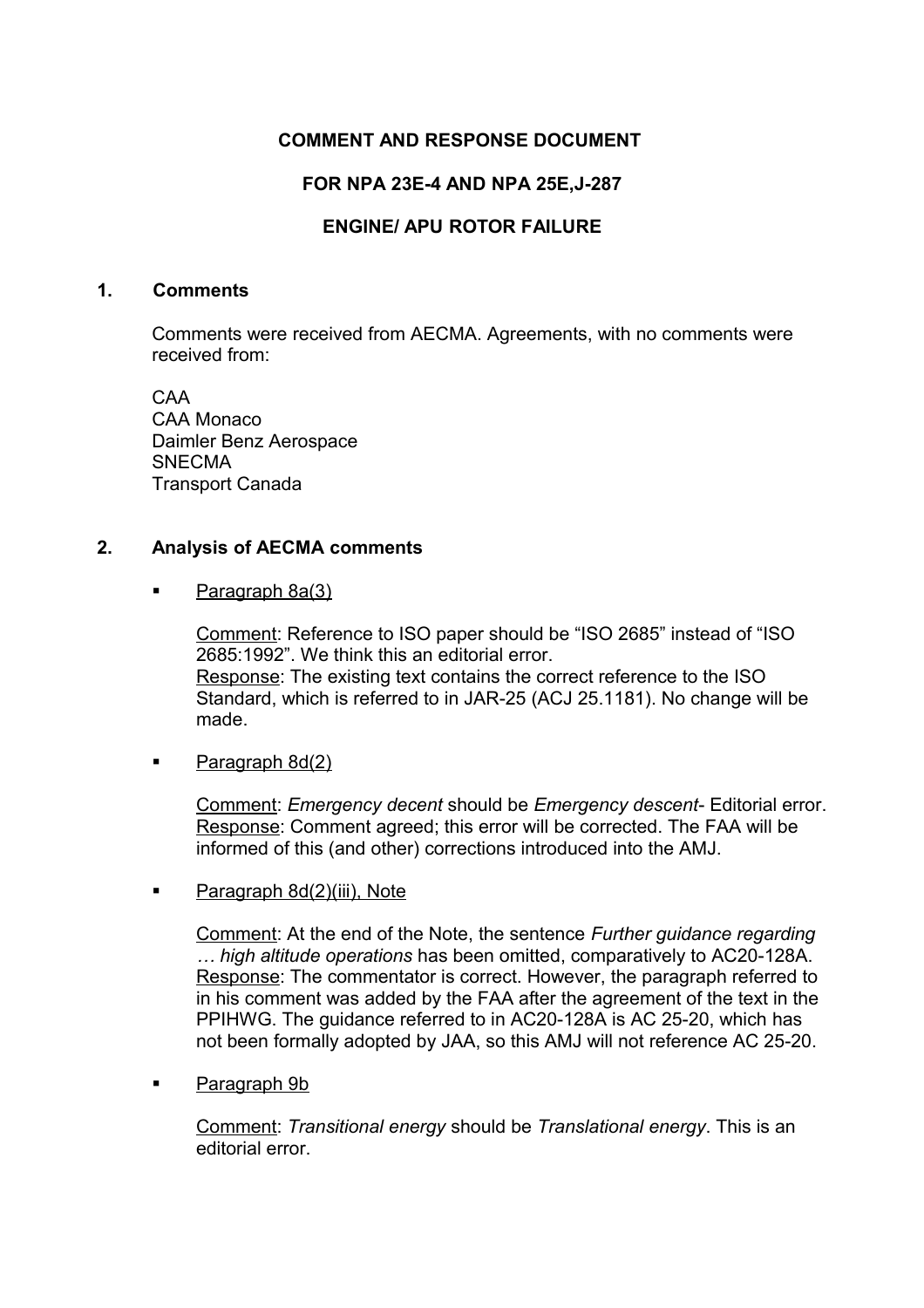Response: Either word would be acceptable, but *translational* is the better word. The Concise Oxford Dictionary defines:

*transition* as *passage… from one place… to another*

*translation* as *… impart motion without rotation to*.

The problem is that the AMJ, as proposed, uses both words. The text will be modified to use the word *translational* throughout.

NOTE: The same change will be made in Paragraph 9e.

**Paragraph 9c** 

Comment: *objectives of Paragraph 10a* should be *objectives of Paragraph 10c*.

Response: Paragraph 10a (and 10b) state that an analysis should be made and give advice on the way in which this analysis should be done. However, only in paragraph 10c are the objectives of the analysis given. This change will be made.

 $\blacksquare$  Paragraph  $10c(3)(i)$ 

Comment: *as defined in Paragraph 9a.* should be *as defined in Paragraph 9a. or 9c.*

Response: Whilst it is true that the alternative model can be used to show that the objective is met, this is already adequately stated in paragraph 9c. If this change were to be made, we might also need to consider stating the similar additional way in which the objectives for the Intermediate Fragment in 10c(3)(ii) can be met, for consistency. The current wording of the AMJ is consistent with that of ACJ No 2 to JAR 25.903(d)(1) at Change 14 and there is no record of any significant problems arising. The current wording will be retained for the benefit of Harmonisation.

The changes which result from the agreed comments will be found in the final text of the AMJ.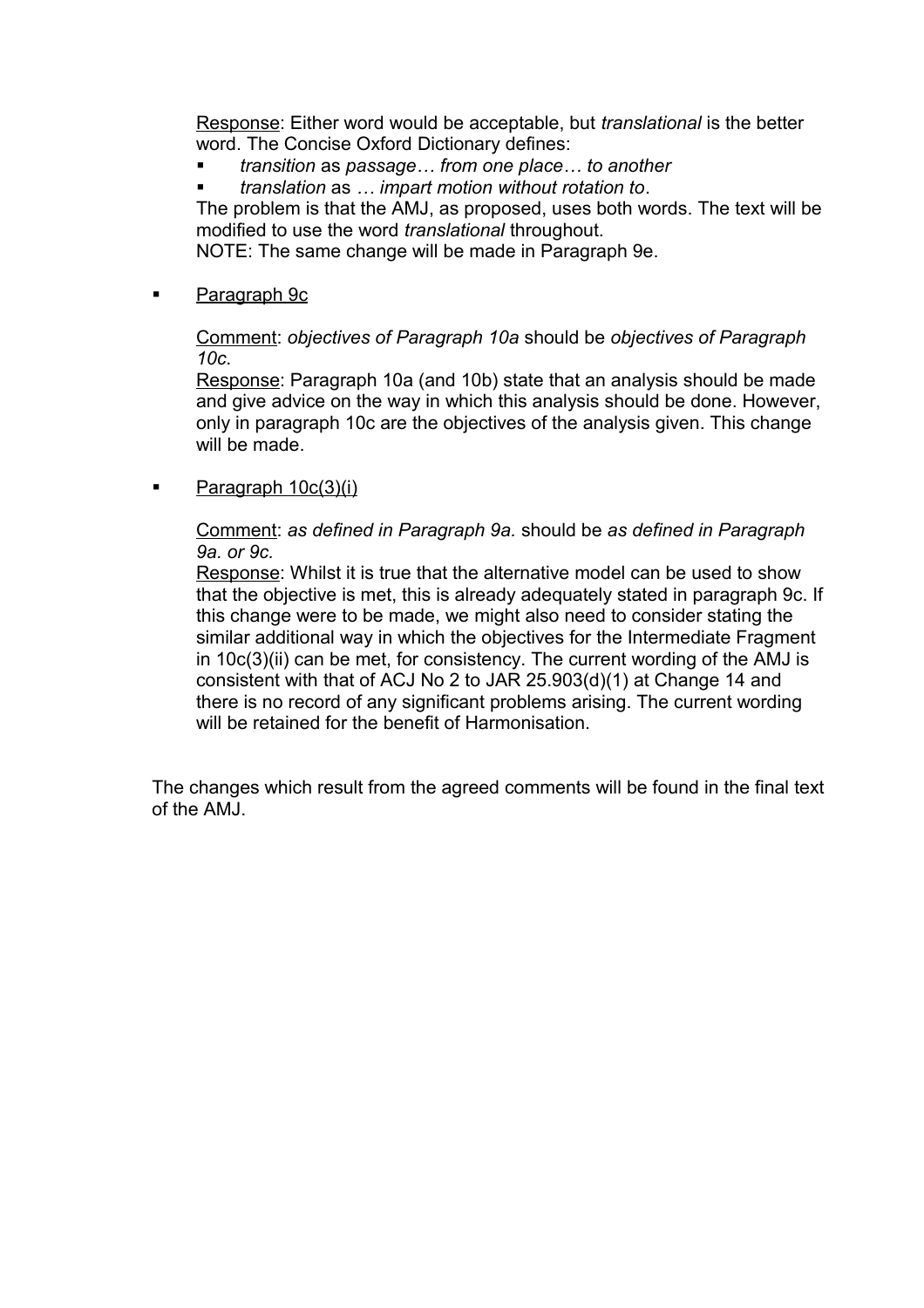# **RATIONALE OF THE CHANGES MADE FOR THE FINAL NPA VERSION**

**1.** There are a number of typographical and editorial changes made since the publication of the AMJ proposal. There are not commented on individually, but may be reviewed on the "electronic" versions of the document. The changes mentioned below are those which are considered to have an influence on the intent or understanding of the AMJ. Some of these revisions result from NPA comments received by the JAA. In some cases the change has been introduced by the FAA since the document was agreed in the PPIHWG. These changes are identified by [FAA].

### **AMJ 20-128A**

- **Paragraph 8d(1)** A sentence is added here which gives the reason for accepting a lower standard for Part 23 aeroplanes. This is a revision introduced by the FAA since the PPIHWG agreed version, but it has an error in it. Although the FAA AC 20-128A refers here to 'Par 25', what was intended was 'Part 23'. Hence for the JAA AMJ the term "JAR-23" has been used. [FAA].
- **Paragraph 9b and 9e** *translational* replaces *transitional* for consistency.
- **Paragraph 9c** This paragraph now refers to paragraphs 10c, where the appropriate safety objectives are located.
- **Paragraph 10** A new paragraph gives a brief explanation about the origin of the 'hazards ratios', which are quoted in Paragraph 10c(3) of the AMJ [FAA].
- $\blacksquare$  Paragraph 10c (3) (ii) The reference has been changed to 'Paragraph 9b', to be consistent with the reference in 10c(3)(i).
- **Paragraph 10c(3)NOTE** This NOTE presents two separate messages, only one of which specifically relates to the sub-paragraph on Multiple Disc Fragments. An editorial change has been made to give better clarity.